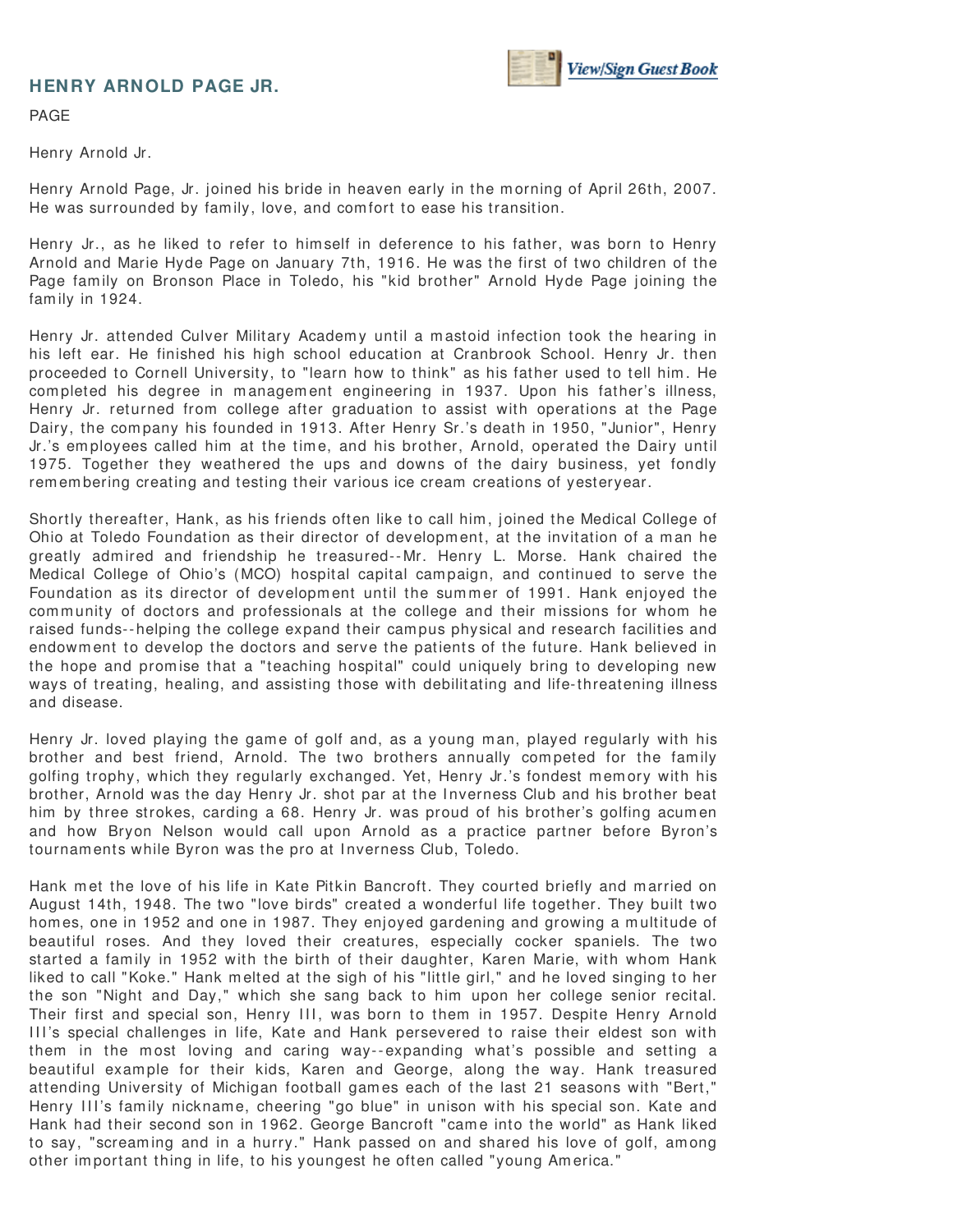Kate and Hank were blessed again with the birth of their granddaughter, Elisabeth Page Sibley in 1980. Forever called "Boo" by her grandfather, Elisabeth was the apple of her grandfather's eye-- perpetually the source of love, joy, and laughter and all that is good in life.

And the blessing didn't end there. Ruthie Smithhisler came to the family as Elisabeth's babysitter. She grew into the fam ily's "special angel," as she has continued to care for "Bert" during Kate's illness, after Kate passed away in 1999. She was near and dear to the hearts of both Kate and Hank, especially for her tender care and love she showered both of them during their later years of life.

Hank, loved too, his "son", Walter, Karen's husband, and "family minister" and their m utual fondness for political discourse, albeit tilted towards Hank's Republican view. And he loved his "daughter", Gayle, George's bride, whom he liked to call "the girl next door." In particular he loved to share his stories with Gayle with a hearty bowl of ice cream or big piece of chocolate cake.

Hank often said he lived a "wonderful, full life" and met "some of the finest people that walked the face of the earth." He loved being with his family, from his bride and kids and grandchild to his "kid brother" and all of his fam ily. He loved playing golf, which he did up until he was 83 years young. He followed his beloved Cleveland I ndians up to the day he passed away. He loved coaching little league, for which he did for over 25 years. He loved dogs, for which he was fond of saying "he never met a dog he didn't like, and he wished he could say the same about people." And he loved being a merit badge counselor on behalf of the Boy Scouts. And he was very proud of his charitable service in the community, in particular, the nine capital campaigns he chaired, including those on behalf of the Red Cross, the Community Chest, the Boy Scouts Camp Pioneer, the Boys and Girls Club, The Toledo Hospital, St. Vincent's Hospital, St. Luke's Hospital, Riverside Hospital and MCO.

Henry Jr. is survived by his brother, Arnold; his daughter, Karen (Walter) Sobol; his oldest son, Henry III; his youngest son, George (Gayle); his granddaughter, Elisabeth Page Sibley Comparreto (Shane), and his "special angel", Ruth Smiththisler.

Hank is further survived by Arnold's (Ann, deceased) children, Arnold Jr. (Felicia), Tom (Kathy), Sue Culver (Randy), and Debby Schaeffer (Mike) and Kate's brother, Charlie (Ann) and their children (Julie and Sheri), and her sister-in-law, Martha (Jim, deceased) and their children (Nancy and Jill) and num erous grandchildren on both sides of the fam ily!

A memorial celebration of Hank's life will be held at his family's home at 4343 Todd Drive in Sylvania, Ohio on Saturday, May 5th from 4: 00 p.m . to 8: 00 p.m .

In lieu of flowers, in honor of Hank's life, contributions may be made to the Boys and Girls Club of Toledo, 2250 N. Detroit Avenue, Toledo, Ohio 43606, the Toledo Area Hum ane Society, 1920 Indian Wood Circle, Maumee, Ohio 43437, or Hospice of Northwest Ohio, 30000 E. River Road, Perrysburg, Ohio 43551.

Private graveside services will be held at Historic Woodlawn Cem etery. Arrangem ents by J. Jeffrey Fretti Funeral Hom e, 5045 Sylvania Ave. (At Corey Road), 419-843-1117. Published in the Toledo Blade from 4/ 28/ 2007 - 4/ 29/ 2007. **Notice** • **Guest Book** • **Flow ers** • **Gift Shop** • **Charities**

**Today's Toledo Blade obituaries**

Questions about obituaries or Guest Books? **Contact Legacy.com** • **Term s of use**